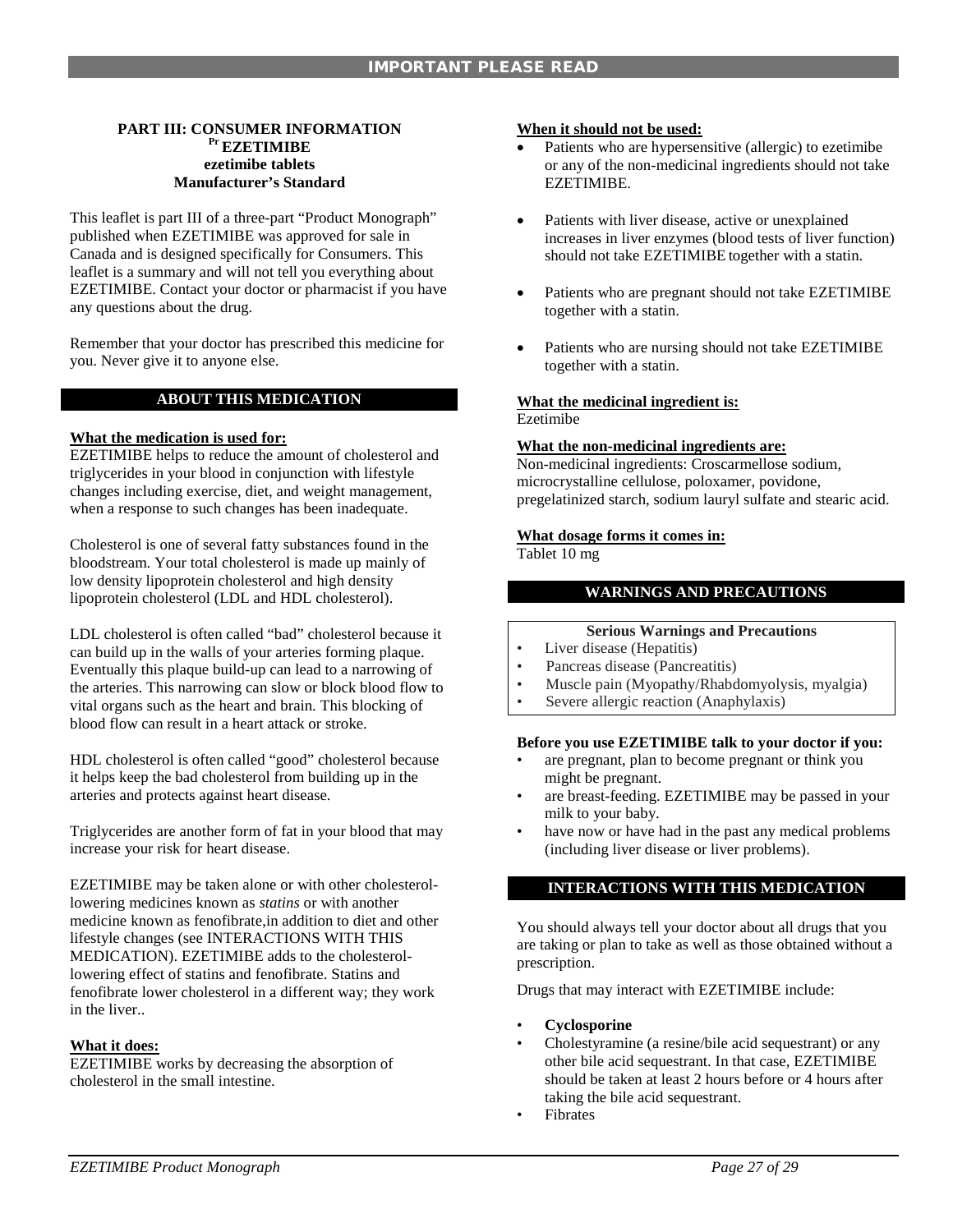# IMPORTANT PLEASE READ

# **PROPER USE OF THE MEDICINE**

#### **Usual dose:**

- EZETIMIBE should be taken as directed. Take one 10 mg tablet by mouth each day, preferably at the same time of day. EZETIMIBE can be taken with or without food.
- Continue taking your other cholesterol-lowering medicines known as statins or fenofibrate unless your doctor tells you to stop.
- If you are taking a statin or fenofibrate, EZETIMIBE can be taken at the same time.
- Even if you are taking medication to treat high cholesterol, it is important to have your cholesterol measured regularly. You should also know your cholesterol levels and goals.

#### **Overdose:**

Take EZETIMIBE only as prescribed for you. If you take more EZETIMIBE than you were prescribed, contact your doctor or pharmacist.

**In case of drug overdose, contact a health care practitioner, hospital emergency department or regional Poison Control Centre immediately, even if there are no symptoms.**

### **Missed dose:**

If you miss a dose, just resume the usual schedule of one tablet daily.

# **SIDE EFFECTS AND WHAT TO DO ABOUT THEM**

EZETIMIBE is generally well tolerated.

• When used alone, the following common side effects have been reported: abdominal pain, diarrhea, flatulence, tiredness, viral infection, throat infection (pharyngitis), nose infection (sinusitis), joint pain (arthralgia), back pain, and coughing.

The following uncommon side effects have been reported: elevations in some laboratory blood tests of liver (transaminases) or muscle (CK) function; indigestion; heartburn; nausea; muscle spasms; neck pain; decreased appetite; hot flush; high blood pressure; chest pain and pain.

When used with a statin, the following common side effects have been reported: headache; tiredness; abdominal pain; diarrhea; joint pain (arthralgia); muscle pain (myalgia); back pain; throat infection (pharyngitis); nose infection (sinusitis); upper chest

infection (respiratory tract); and changes in certain laboratory blood tests.

The following uncommon side effects have been reported: tingling sensation; dry mouth; gastritis; itching; rash; hives; muscular weakness; pain in arms and legs; unusual tiredness or weakness; and swelling, especially in the hands and feet.

When used with fenofibrate, the following side effect was reported: abdominal pain.

- In general use, the following side effects have been reported: raised red rash, sometimes with target-shaped lesions, dizziness; depression; tingling sensation; constipation and unusual tiredness or weakness.
- You should contact your doctor if you develop persistent and severe muscle aches or pains with no obvious explanation at any time after starting to take EZETIMIBE.

If you are prescribed EZETIMIBE with a statin, your doctor will order routine blood tests to check your liver function before and after starting treatment.

Talk to your doctor anytime you have a medical problem you think may be related to EZETIMIBE.

| <b>SERIOUS SIDE EFFECTS, HOW OFTEN THEY HAPPEN AND</b><br><b>WHAT TO DO ABOUT THEM</b>                                                                                                                                               |  |  |  |  |  |
|--------------------------------------------------------------------------------------------------------------------------------------------------------------------------------------------------------------------------------------|--|--|--|--|--|
|                                                                                                                                                                                                                                      |  |  |  |  |  |
| Rare                                                                                                                                                                                                                                 |  |  |  |  |  |
| • Muscle aches and pains<br>(Myopathy/Rhabdomyolysis)                                                                                                                                                                                |  |  |  |  |  |
| · Sudden severe allergic<br>reactions (swelling of the face,<br>lips, tongue, and/or throat that<br>may cause difficulty in<br>breathing or swallowing, rash<br>and hives).                                                          |  |  |  |  |  |
| Symptoms of liver problems<br>(severe abdominal pain,<br>especially if felt on the upper<br>right side below the ribs, dark<br>urine, general itchiness, severe<br>nausea or vomiting, pale<br>stools, yellowing of skin or<br>eyes) |  |  |  |  |  |
| • Symptoms of gallstones or<br>inflammation of the<br>gallbladder (severe abdominal<br>pain, nausea, vomiting)                                                                                                                       |  |  |  |  |  |